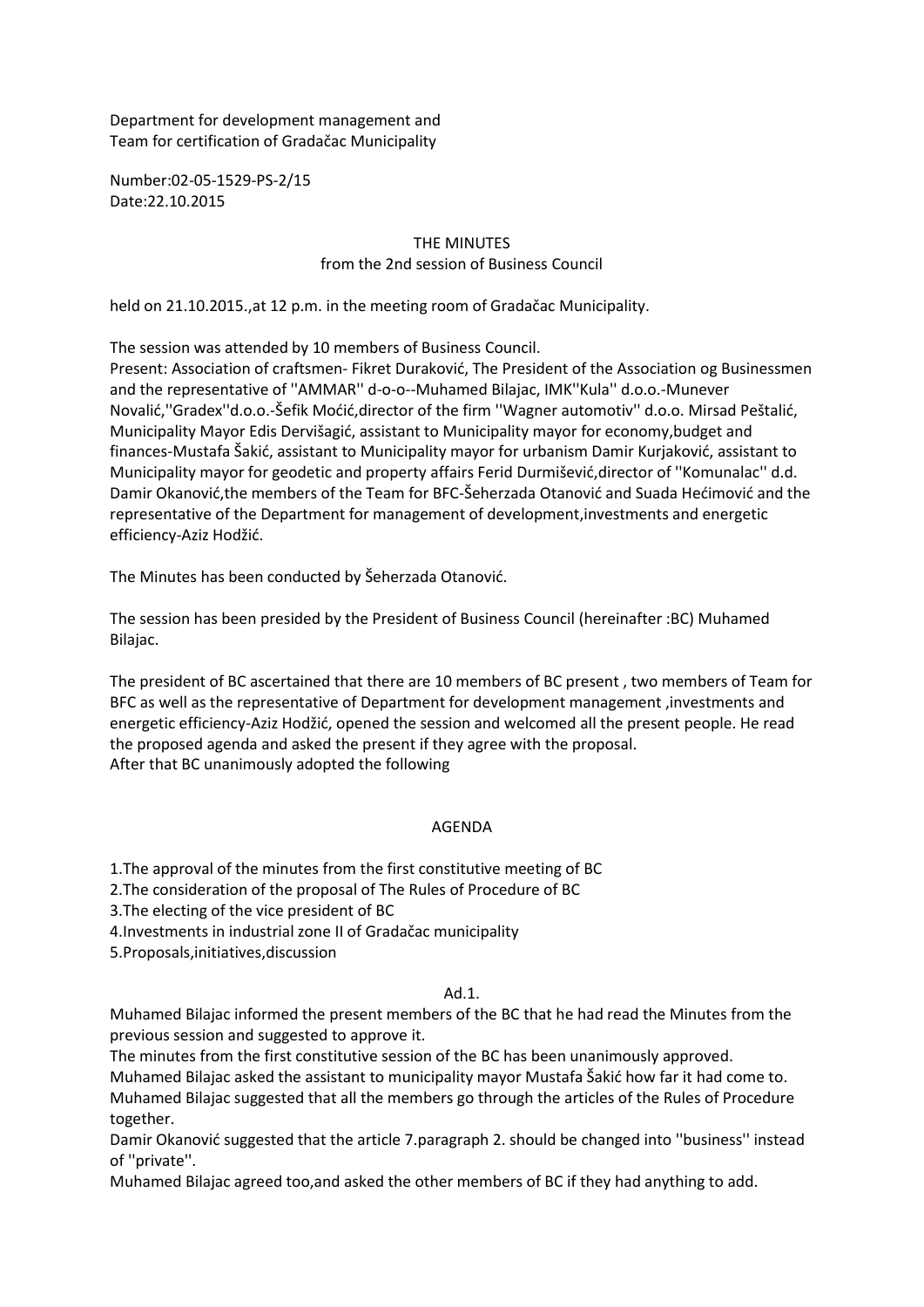Mirsad Peštalić suggested that it shoul be written ''business and private sector''. Muhamed Bilajac suggested that The Rules of Procedure should be approved with the amendment to article 7. paragraph 2. and that is:''BC,which counts 15 members,can work and make decisions with at least 8 members who are present from both business and private sector''.

BC unanimously approved the following

### **CONCLUSION**

The Rules of Procedure of BC has been unanimously approved.

#### Ad.3.

Muhamed Bilajac suggested that Municipality Mayor should appoint Vice President.

Municipality Mayor said that according to the Rules of Procedure it is clearly defined that the Vice President should be appointed by Business Council.

Mustafa Šakić suggests Šefik Moćić to be the Vice President.

#### **CONCLUSION**

Business Council unanimously approves the proposal and Šefik Moćić has been appointed as Vice President of Business Council.

### Ad.4.

Muhamed Bilajac is grateful to the idea of one such item on the agenda because it is important for the others to give their opinions.

Municipality Mayor pointed out that the role of Business Council is to give advice and ideas to Municipality Mayor and services. The idea for this meeting are the investments that are announced to Gradačac municipality. When it comes to Industrial zone, it is about resources left from GSM licence. He listed all projects which have been implemented out of these resources and he said that 200.000 KM(convertible marks) was approved for Industrial zone. There is a dilemma where the resources should be invested. He suggested that it should be invested into the road construction in industrial zone, and he explained that with this amount of money it cannot be done a lot but a lot can be started. There is also another possibility and that is road from the firm ''Europrofi'' to the firm 'Namještaj'. After the approval of the resources, the first possibility appeared and that was the road construction in the industrial zone ,3rd phase. There has been expropriation procedure in which the Service for geodetic and property legal affairs came across the problem of ''large conditions''. Municipality Mayor asked from all the present to solve the problem together. He pointed out that one of the claims is the claim of businessmen with the price of 100.000 per 1000 $m^2$ .

Šefik Moćić requested the name of the person who is against this procedure.

Municipality Mayor said that he did not want to call for names, but his intention was to present the problem of expropriation in Industrial zone II. He added that Municipality could initiate the project without the expropriation. He pointed out that there was the alternative and they were here to talk it over.

Ferid Durmišević said that when the first part of this road was done the owners were two firms ''Kovgrad'' and ''Gradex''.The first price was 7 KM(convertible marks) but it has been raised to 21,75 KM.

Šefik Moćić said that the price was offered and it was immediately accepted.

Ferid Durmišević said that the price has been agreed. Property Legal Service considered it to be a reasonable price. The assessment of court expert is that its reasonable price is 19,50KM.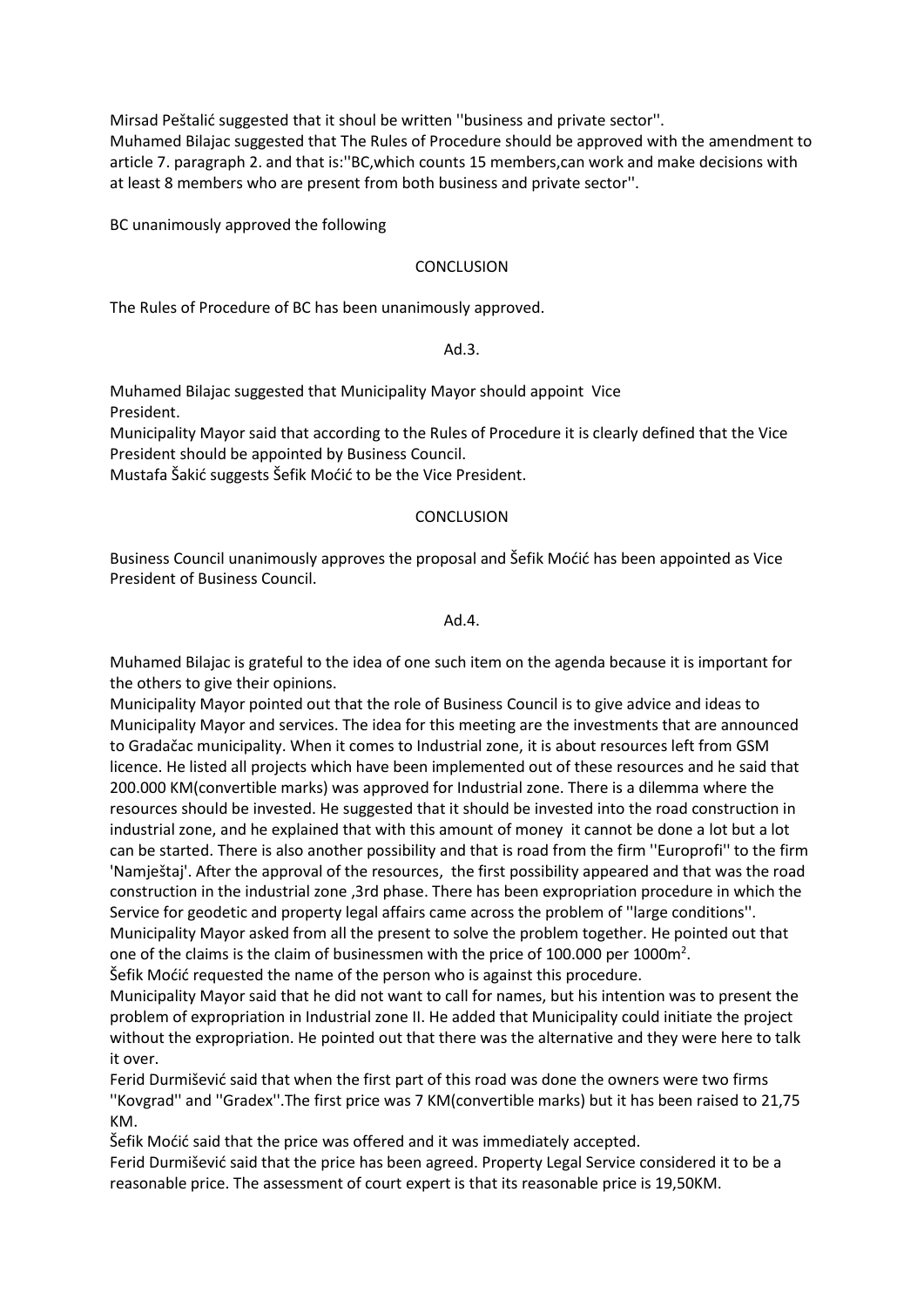In the second round while solving the property they found out from the representative of the firm ''Gradmont'' that the price is 100KM.They immediately stopped the procedure. In the end they published a public call for all those who are interested to answer and to offer a price. They have already got the offer from the person who accepted the price of 19KM. There are 4 more persons who accepted the offered price. If they don't come across a problem with other owners they go to the court where already reached agreements and price would be the basis for problem solving. Ferid Durmišević said that he was glad that there was this BC which tried to find the solution. Šefik Moćić said that he knew the Municipality has done the expropriation for the projected part of the plot. He said that the problem ,which is easy to solve, should be solved and that BC should be informed about those problems in order to try to solve the problem.

Ferid Durmišević said that they were doing that in the same way.

Šefik Moćić said that the agreement was proposed to him and he accepted it.

Muhamed Bilajac said that such an agreement had been acceptable.

Ferid Durmišević explained the subject mentioning the example of Trnovo municipality. Muhamed Bilajac thinks that acceptable price was offered from the Municipality and asks much it includes the land of ''Gradmont''.

Šefik Moćić says that it is about just a small piece of land.

Muhamed Bilajac suggested that Business Council should advertise on the radio or any other meeting where the problem should be discussed or to form a committee that would talk to the lot owners. He suggested that the land should be offered to investors and if possible local ones. Municipality Mayor asked if they suggested to go for the investment into Industrial Zone II. Muhamed Bilajac said that all the members agreed upon this.

Šefik Moćić considers this project good one and that with this project we must come to Sibovac road. He suggests that the more narrow road should be built since broader part of the road was planned with parking lots or to do the rerouting.

Damir Kurjaković says that with this project the a field road has been included which can be solved easily when it comes to property question. After ''Gradmont'' we have the majority of solved property questions. We consider doing 300m of macadam road without reducing the profile. In the next 350m we come across municipal land and that redesigning should be done.In this area there is a problem of drainage and that is the reason why broader part of the road should be done. Šefik Moćić suggested that it should concluded that with this project implementation we want to go to the point between ''Bosnaprodukt'' and ''Bosna'' up to the municipality land.

BC unanimously approved the following

# C O N C L U S I O N

Business Council agrees to invest the approved resources from higher levels of government into the building of roas from firm''Kovgrad'' towards Sibovac in order to open the part of the road towards Sibovac road,including the possibility of being macadam road. They suggest that a competent service and all the participants in the expropriation procedure to talk with the lot owners .

#### Ad.5.

Mirsad Peštalić pointed out his cooperation with Municipality Mayor and his Services.He emphasized the road problem next to ''Namještaj'' and its nearby area of 1.5 m next to the entrance gate of the firm. If the project realizes in the way the road looks now then the firm will be ''turned upside down'' which will significantly affect the work of the firm.

Damir Kurjaković said that with this project the road leads to the gate and no further. Mirsad Peštalić also presented the problem that they have with the bought land of 25 dunums where they are limited by regulatory plan and the third problem is the land close to DC.There is also